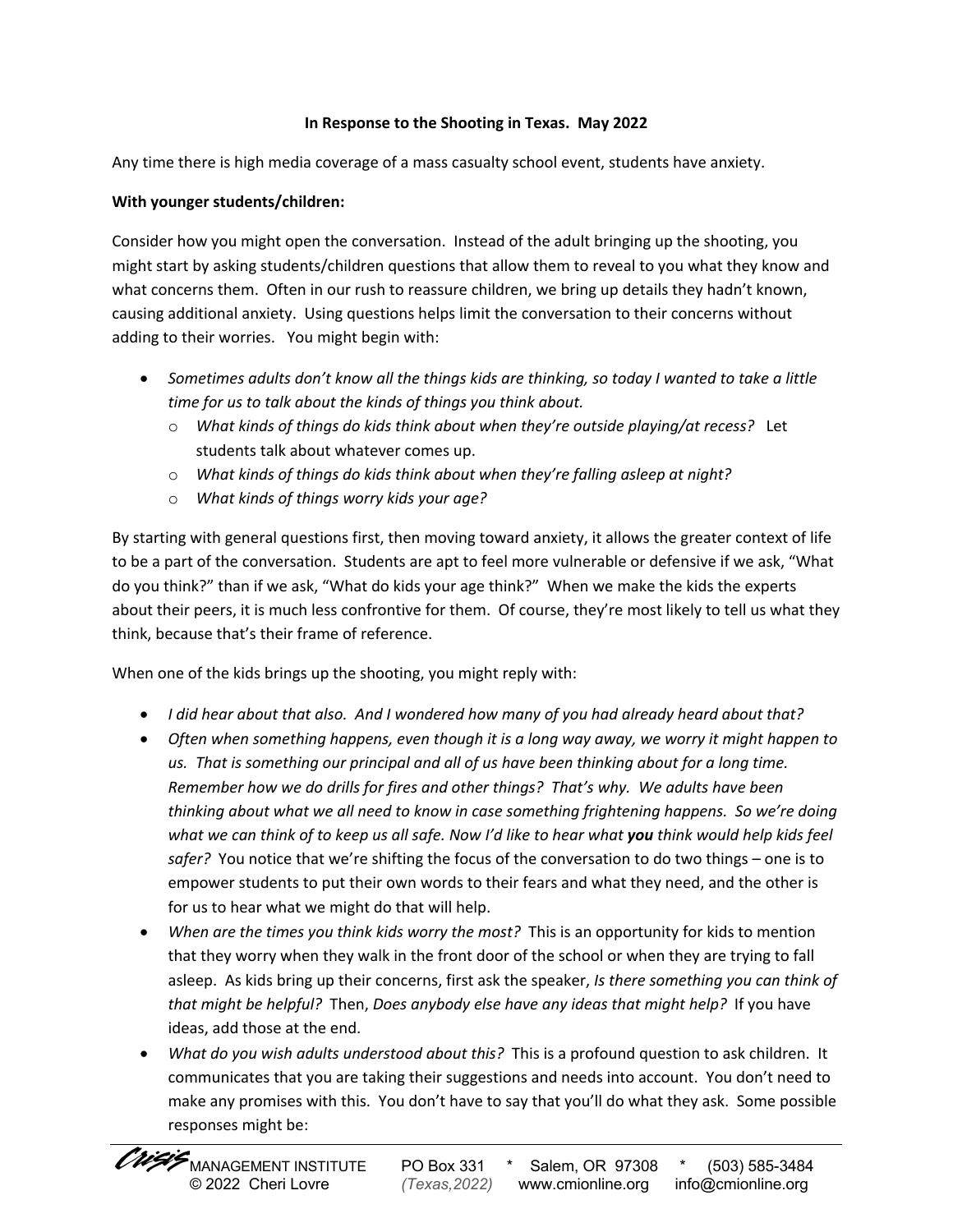- o *I wouldn't have thought of that.*
- o *I will be sure the principal hears about this suggestion.*
- o *What is one thing we could do in our classroom that would help with that?*

If no child brings up the shooting, *Has there been anything in the news…* or *Did any of you hear about what happened in Texas?* Use your own judgement if they're very young about whether to introduce it if they don't already know. In most elementary classrooms, at least some students will already know.

Possible replies to specific questions or concerns:

- I'm afraid it might happen here (or to us at our school).
	- o *When something like this happens, even if it is a long way away, lots of us worry it might happen here. One thing is that there are thousands of schools, and this happened in one school on one day. It is scary, but very few people would ever do something like this.*
- I get really scared.
	- o *One thing we can do that helps is to take a deep belly breath, and then a couple more.*
- I have trouble sleeping or I have nightmares.
	- o *Sometimes we think we shouldn't wake up someone in our family, but when something like this has happened, that might be OK to do. When you get home from school today, ask people in your family whether you can come let them know if you're having trouble falling asleep because you feel afraid, or whether you can wake someone if you have a bad dream.*
- I heard one of the kids laughing about this and saying it would be cool to do this.
	- o *For sure, if anyone says something like that, or that worries you, let adults know right away.*

One thing to remember is that just being able to voice their fears and have a thoughtful, caring adult listening provides some relief for most youth. And when you're able to implement a measure they suggest, this sends a helpful message to them.

Talking about fears one time isn't enough for students to learn coping skills or master those fears. For that reason, holding intentional conversations routinely with classes about life's challenges is essential. One is that then, when you want to have a conversation about something huge and specific (like this shooting) it is not so out-of-the-ordinary for students to be able to talk about their emotions and reactions. Also, teaching coping strategies needs to happen all year long. The student whose parents decide to get divorced in the spring may not remember the coping strategies for anger that were taught in the fall. These conversations need to happen often.

Finally, be sure that students know that you want them to let you know any time they're feeling worried about something, that they don't have to wait until you hold a class discussion on it.

A note to adults: Some of how we need to frame these conversations lack much of the bigger picture, i.e., talking about how rare this is. It isn't rare, but the risk for students is less than 1 in 2.5 million. The older the student, the more "whole picture" you can include in your conversations.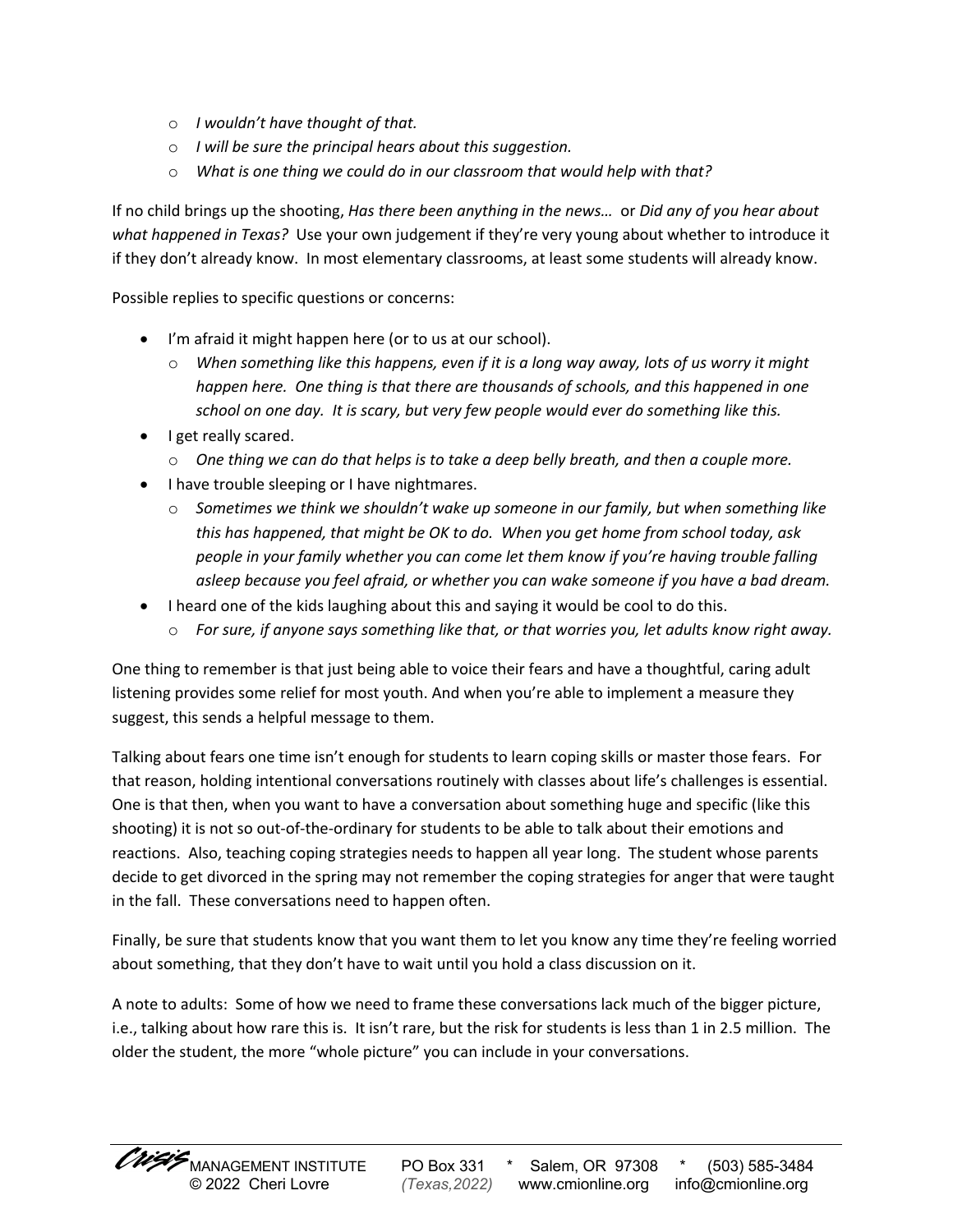#### **Helping Students Learn to Cope with Anxiety**

Especially when terrible mass casualty school shootings are covered in the news, many students have heightened anxiety. There are a number of easy strategies students can learn to help manage the discomfort of fear and anxiety.

### **Ideas for coping:**

*Students, let's practice a couple of things we can do when we're feeling anxious to help ourselves calm down.* This first activity is the most basic and important in calming our neurological selves.

- *1. Let's all just sit up straight and relax our eyes – you could close them or just look down at the floor. Put one hand on your tummy, right over your tummy button. When you breathe in – slowly - breathe way deep so it makes that hand move outward. When you relax and exhale, it will come in again.* Continue to lead them in more "belly breaths." Keep the pace slow.
- *2. Hold your hand up like this* (holding your palm toward your body with your fingers a bit in front of your mouth). *Imagine that each finger is a pretend birthday candle. You're going to blow them out the very slowest you can, one at a time. OK let's all inhale a deep breath down into our bellies, and now slowly, slowly blow out one pretend candle – start with your thumb.* Continue to show them how to do this, instructing them slowly to blow out all ten imaginary candles.
- *3. Let's all sit up straight with our hands flat on our desks/tables and our feet on the floor. We're going to do some imagining, and we're going to be using deep, deep breathing down into our bellies as we do this. Sometimes it is easier to picture something if we close our eyes. Ready? When you inhale, imagine sunshine coming down on your head.* (Pause to give them time for inhaling.) *As you exhale, imagine that your hands and feet are growing roots like a tree grows down into the earth. As you exhale, push those roots down further and further into the earth.*  (Continue narrating and encouraging for several breaths. Inhale sunshine, exhale grow roots.)
- *4. Sometimes we can help ourselves feel less anxious when we get physically active in certain ways. Let's try one of those. Everyone stand up. We're going to lift one knee and touch it with the hand on that same side of the body* (demonstrate) *and then lift the other knee and touch it with the hand on that side of the body.* (Students may giggle some, but see if you can get them to do this in a calm fashion, and slowly. It isn't a race! Set an internet metronome for 45 beats per minute, which is about every 1.5 seconds. After they've mastered this, lead them in switching to touch the knee with the opposite hand – right knee and left hand, etc. Rhythmic motions that use alternating sides of the body have a calming effect. That's why people pace when they're nervous.)
- *5.* Aerobic activity helps run off the adrenaline that anxiety produces. Shoot baskets. Run laps!
- *6.* This activity is helpful for students old enough to make sense of statistics. Fill a glass gallon jar with one color of sand and add just one grain of a contrasting color. *Each grain of sand in the jar represents a school in America. On the day of the shooting in Texas, one school went through a terrible tragedy. We tend to think it is happening everywhere. This is to help us visualize how many schools that day didn't have anything bad happen.* Then turn the jar around and around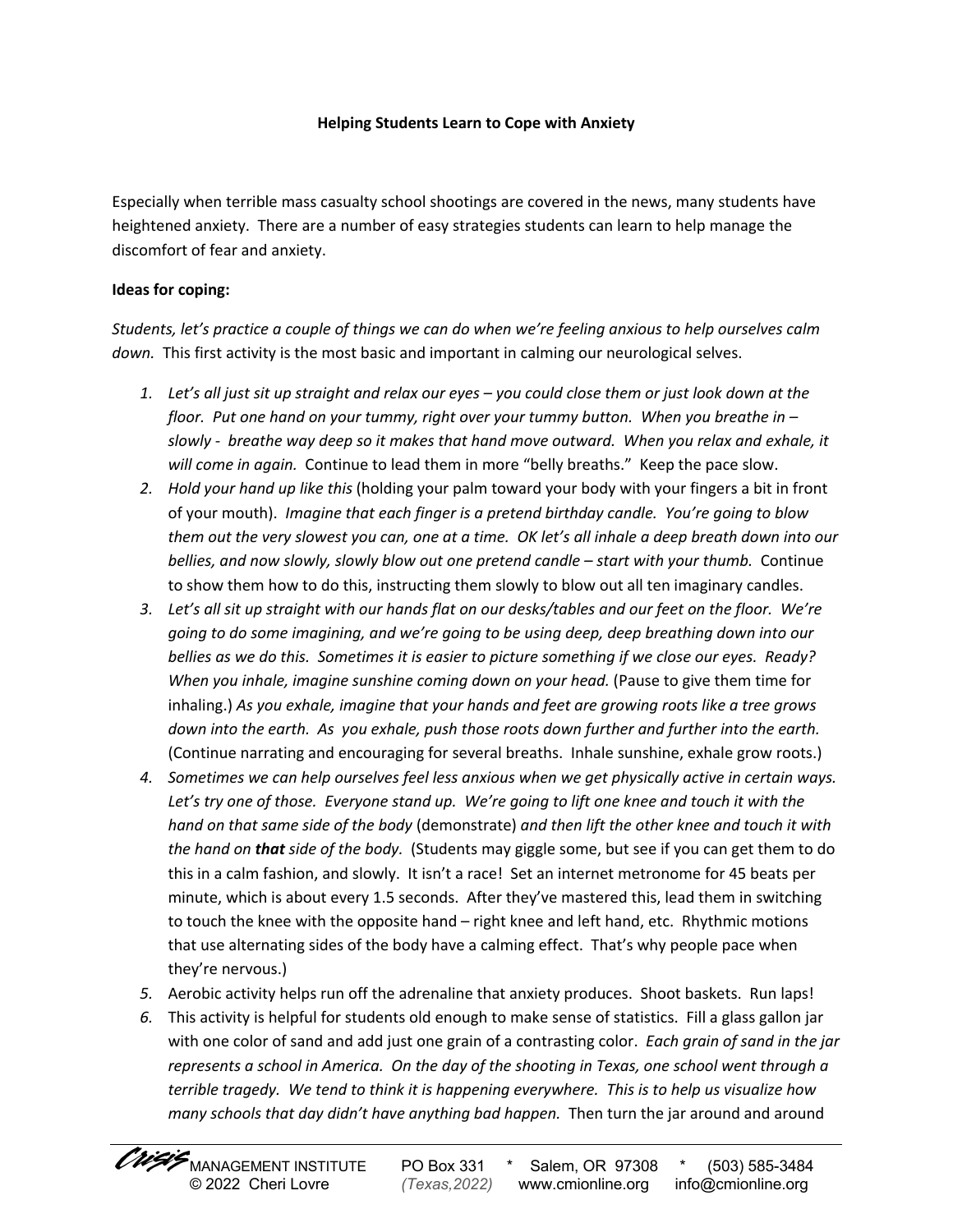and let the kids see how many grains there are of one color and how unlikely it is that they can see the contrasting grain as the jar turns.

*7.* This might be the most empowering and important activity you could do. Engage in democracy. Help students write a letter to your federal elected officials. For younger classes, you could write the letter that includes their comments and let them each draw a picture to put into the envelope. For older students, each could write their own letter. For older students, you could put a few sentence starters on the board.

Dear (name of legislator),

I am in grade and we are talking about the shooting that happened in Texas this week.

(Tell the person how you feel when you think about it.)

(Tell the person what you think should be done about it.)

(Add whatever else you want that person to know.)

# **For older students**

It is worth taking a moment to think about the importance of starting the conversation in a way that will invite youth into more conversation with less defensiveness or vulnerability. One way of doing that is making the youth the "the expert." So instead of mentioning the shooting and asking whether your child/student is anxious, consider framing it something like, "There was a lot of coverage on the news about [what happened Texas on Tuesday] [the shooting in Texas on Tuesday]. When a shooting happens, how do you think that affects [your peers] [students] [kids your age]?" And then just listen. We often jump in too quickly to reassure youth, when what they really want and need is for us to listen to all of their concerns. When we move too quickly to reassurance, we stop the conversation at that point. It is far more effective to ask them to tell us more and to keep them going deeper. Then, still, instead of offering reassurances, engage youth in conveying their thoughts about a range of ideas or possible solutions:

- What might help students feel safer in school? (Or, "... be safer in school?")
- What could parents do to help youth feel safe? What could teachers do?
- What kinds of things has our school done that address school safety?
- When kids at this school are concerned, who are some of the people who listen?
- What can students do when what's being said on social media makes them anxious?
- What do kids wish adults understood about what it is like to be a teen today?

Questions such as those allow adults to learn a lot about what will help youth feel safe. When we make assumptions and provide immediate reassurances, we lose that opportunity. What we need to know is what will help youth feel safe, and that is what they identify rather that what we adults might assume.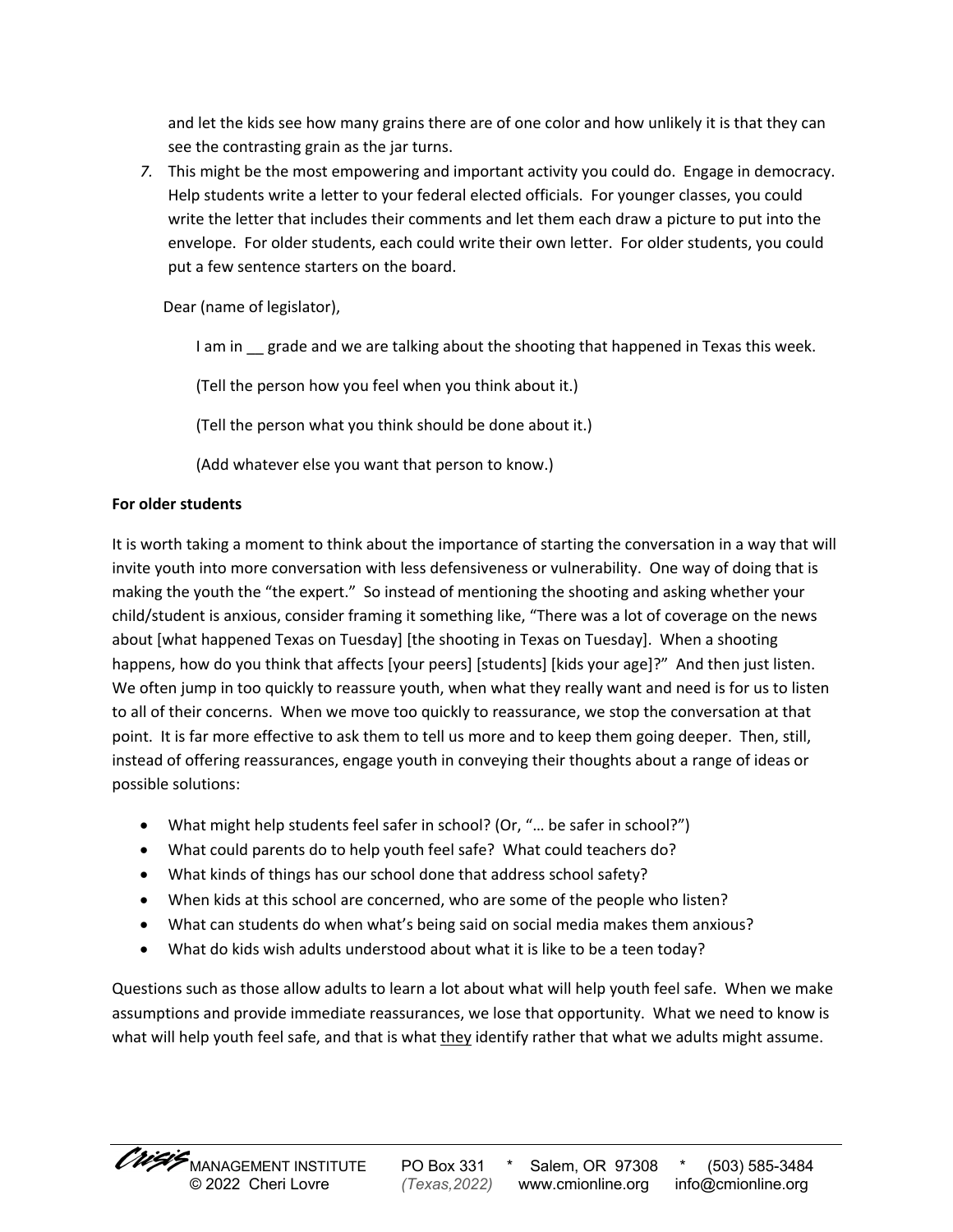## **Helpful concepts:**

- Although we hear about mass casualty events, we never hear news that tells us that "today 50 million students went to school and everybody came home alive. However, 12 children died today of gun violence outside of school." That doesn't make the news. School shootings are not what makes gun-related deaths the leading cause of childhood death in the US.
- News coverage of one event reaches all of us in all regions of the country, and it makes it seem like this is what is happening in many schools. The immediacy and imagery of news coverage makes *this* kind of gun-related death appear to be the leading cause of youth gun-related deaths. In reality, about the same number of kids who die in school shootings per year will die in gun-related violence **each day** but those deaths don't make the news.
- If we were to take a gallon jar and fill it with sand to give an illustration of how few students actually die in a school shooting, we would need 2,500,000 (2.5 million) grains of sand and just one grain of a contrasting color to represent how rare *school-related* gun deaths are.

It might be helpful to remember that the likelihood of a child dying in a school shooting is 1/2.5 million, and the likelihood that a child will die of a gunshot wound outside of school (in their own home or the home of a neighbor, for instance) is 1/1,600. It is helpful for us to keep our own sense of context in all of this. Recognizing this helps us keep our own perspective and perhaps helps us take a deep breath and listen to youth rather than interrupting conversation with our own solutions or ideas. The greatest outcome of these conversations is when we leave youth knowing that we are willing for them to talk with us about anything. An expression in the crisis response community is, "never waste a crisis," and this is your opportunity as well – don't waste this opportunity to connect deeply with your children, setting the stage for more open communication about all kinds of things in the future.

Youth are very able to read our nonverbal messages, our body language and our tendency to steer conversations away from those topics that are uncomfortable for us. When something is so out-of-theordinary, we don't really know what will be helpful, and because we don't want to make it worse, we often avoid talking about it. Or we make general statements we hope will reduce fears, which then shuts off our listening to their need. This often leaves youth making up stories to fill in the blanks of their understanding and of their fears. For teens and tweens, this drives them to social media, which takes their conversation away from adult inclusion and the wisdom of caring adults.

Some additional questions might include:

- How will I know if you are bothered by this later?
- What are some things that might be helpful for us to talk about in the next few days?
- Sometimes kids have trouble sleeping when they're anxious. How can I be sure that, if you want to sleep closer to us, you'll let us know? (It is fine for youth to bring sleeping bags into their parents room so they don't feel anxious when they're trying to sleep. If this persists for more than a week or so, it might be a good idea to get in touch with the school counselor and ask for ideas or coping strategies.)

As adults we often forget that, "I don't know, but let's continue talking about this," is a perfectly acceptable answer. We're used to having the answers, but when times are troubling, we're often even more motivated to have answers than we are patient to listen! Your kids need to know that you're